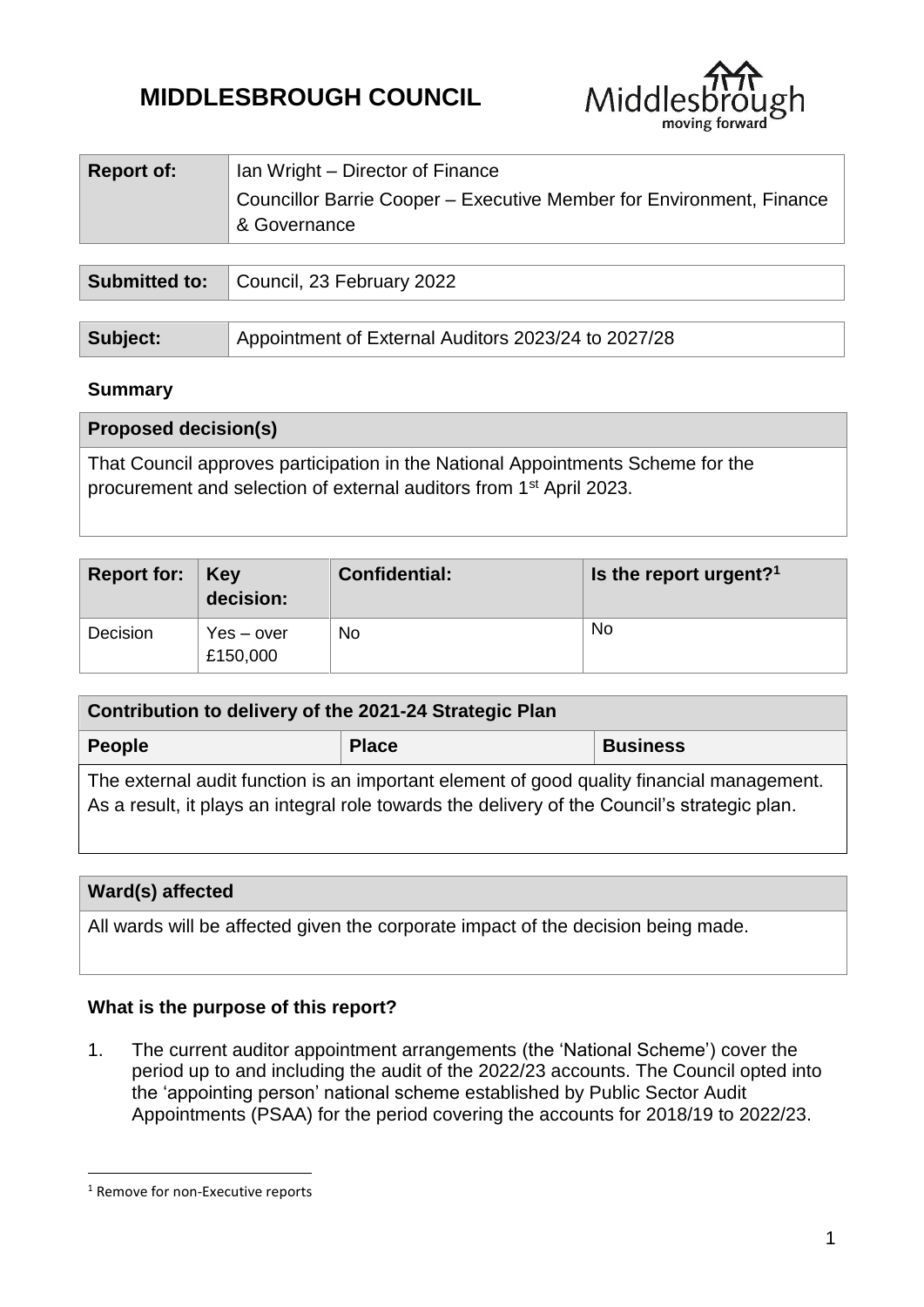- 2. PSAA is now undertaking a procurement for the next appointing period, covering audits of the accounts for the financial years, 2023/24 to 2027/28. During autumn & winter 2021, all local government bodies need to make important decisions about their external audit arrangements from 2023/24. They have options to arrange their own procurement and make the appointment themselves or in conjunction with other bodies, or they can join and take advantage of the national collective scheme administered by PSAA.
- 3. This report considers the options available and asks Council to approve participation in the National Appointments Scheme, following endorsement by Executive and Corporate Affairs and Audit Committee.

## **Why does this report require a Member decision?**

4. Under the Local Government Audit & Accountability Act 2014 ("the Act"), the Council is required to appoint an auditor to audit its accounts for each financial year. The preferred option identified by both Officers and the Corporate Affairs and Audit Committee is to opt into the national scheme from 1<sup>st</sup> April 2023. In order to do this and comply with the regulations, this decision needs to be made by full Council.

## **Report Background**

5. The council has three options under the Audit & Accountability Act 2014. These are as follows:

• To appoint its own auditor, which requires it to follow the procedures set out in the Act.

• To work jointly with other authorities to procure an auditor following the procedures in the Act.

• To opt into the national auditor appointment scheme administered by a body designated by the Secretary of State as the 'appointing person'. The body currently designated for this role is Public Sector Audit Appointments Limited (PSAA).

## **The Appointed Auditor**

- 6. The auditor appointed at the end of the procurement process will undertake the statutory audit of accounts and best value assessment of the council in each financial year, in accordance with all relevant codes of practice and guidance. The appointed auditor is also responsible for investigating questions raised by electors and has powers and responsibilities in relation to Public Interest Reports and statutory recommendations. For Middlesbrough, this covers the audit of both the Council and Teesside Pension Fund accounts.
- 7. The auditor must act independently of the Council and the main purpose of the procurement legislation is to ensure that the appointed auditor is sufficiently qualified and independent.
- 8. The auditor must be registered to undertake local audits by the Financial Reporting Council (FRC) and employ authorised Key Audit Partners to oversee the work. As the report below sets out there is a currently a shortage of registered firms and Key Audit Partners.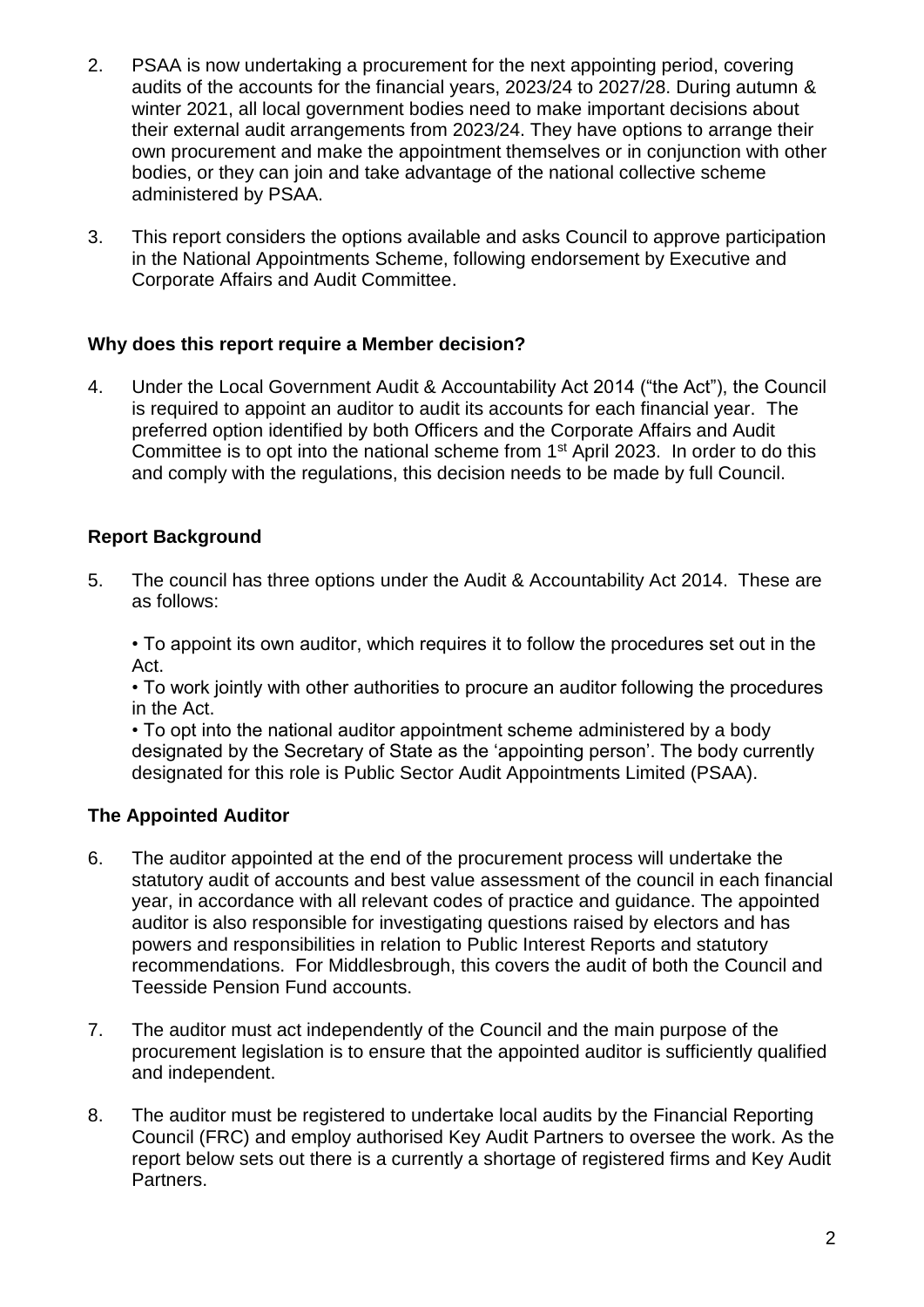9. Auditors are regulated by the FRC, which will be replaced by a new body with wider powers, the Audit, Reporting and Governance Authority (ARGA) during the course of the next audit contract. Councils therefore have very limited influence over the nature of the audit services they are procuring, the nature and quality of which are determined or overseen by third parties.

## **Appointment by the Council itself or acting jointly**

- 10. The Council may elect to appoint its own external auditor under the Act, which would require the Council to;
	- Establish an independent auditor panel to make a stand-alone appointment. The auditor panel would need to be set up by the Council itself, and the members of the panel must be wholly or a majority of independent members as defined by the Act. Independent members for this purpose are independent appointees, excluding current and former elected members (or officers) and their close families and friends. This means that elected members will not have a majority input to assessing bids and choosing to which audit firm to award a contract for the Council's external audit.
	- Manage the contract for its duration, overseen by the Auditor Panel.
- 11. Alternatively, the Act enables the Council to join with other authorities to establish a joint auditor panel. Again, this will need to be constituted of wholly or a majority of independent appointees. Further legal advice would be required on the exact constitution of such a panel having regard to the obligations of each Council under the Act and the Council would need to liaise with other local authorities to assess the appetite for such an arrangement

## **The National Auditor Appointment Scheme**

- 12. PSAA is specified as the 'appointing person' for principal local government under the provisions of the Act and the Local Audit (Appointing Person) Regulations 2015. PSAA let five-year audit services contracts in 2017 for the first appointing period, covering audits of the accounts from 2018/19 to 2022/23. It is now undertaking the work needed to invite eligible bodies to opt in for the next appointing period, from the 2023/24 audit onwards, and to complete a procurement for audit services. PSAA is a not-for-profit organisation whose costs are around 4% of the scheme with any surplus distributed back to scheme members.
- 13. In summary the national opt-in scheme provides the following:
	- the appointment of a suitably qualified audit firm to conduct audits for each of the five financial years commencing 1 April 2023;
	- appointing the same auditor to other opted-in bodies that are involved in formal collaboration or joint working initiatives to the extent this is possible with other constraints;
	- managing the procurement process to ensure both quality and price criteria are satisfied. PSAA has sought views from the sector to help inform its detailed procurement strategy;
	- ensuring suitable independence of the auditors from the bodies they audit and managing any potential conflicts as they arise during the appointment period;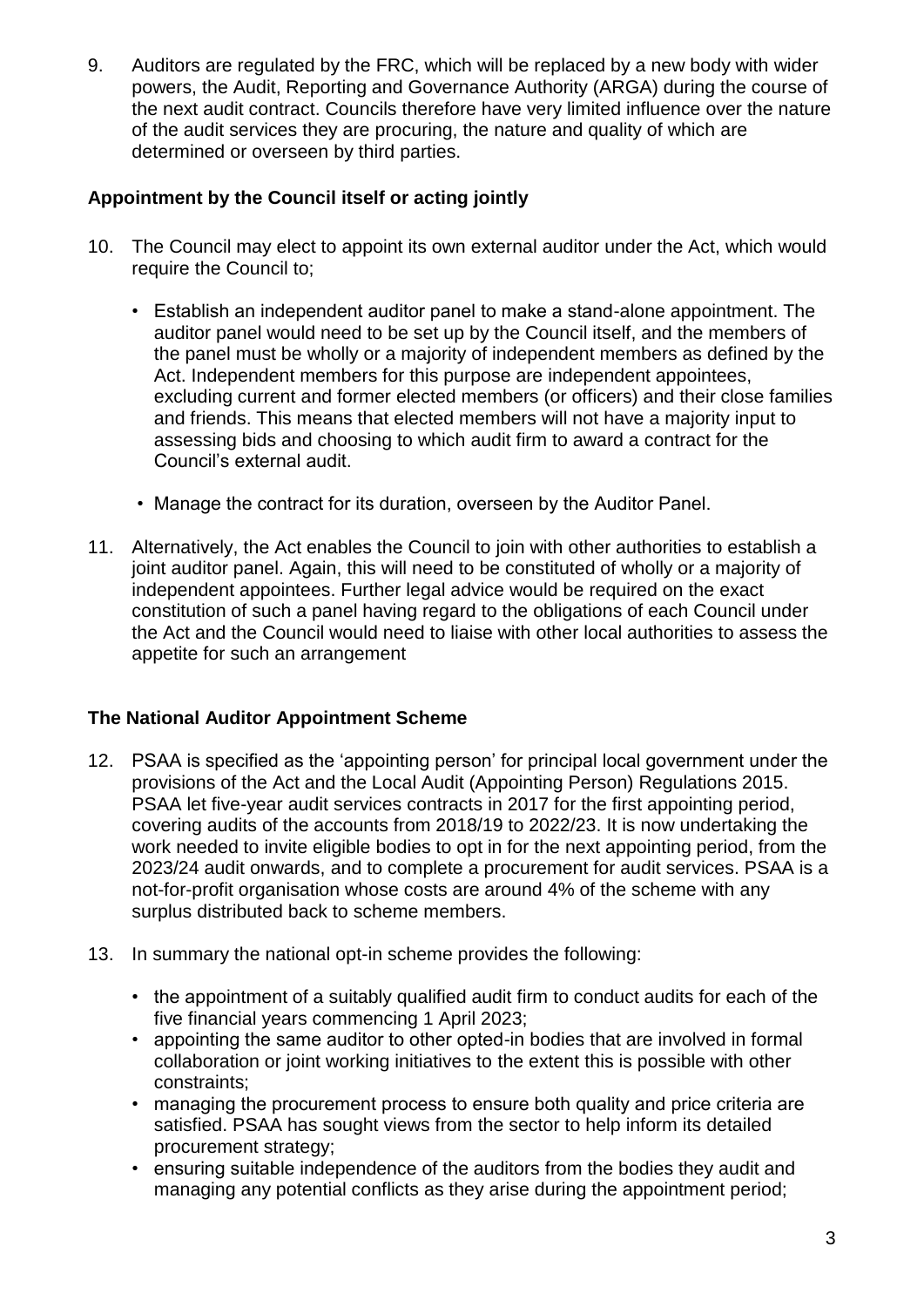- minimising the scheme management costs and returning any surpluses to scheme members;
- consulting with authorities on auditor appointments, giving the Council the opportunity to influence which auditor is appointed;
- consulting with authorities on the scale of audit fees and ensuring these reflect scale, complexity, and audit risk; and
- ongoing contract and performance management of the contracts once these have been let.

#### **Pressures in the current audit market and delays in issuing audit opinions**

- 14. Much has changed in the local audit market since audit contracts were last awarded in 2017. At that time the audit market was relatively stable, there had been few changes in audit requirements, and local audit fees had been reducing over a long period. 98% of those bodies eligible opted into the national scheme and attracted very competitive bids from audit firms. The resulting audit contracts took effect from 1 April 2018.
- 15. During 2018 a series of financial crises and failures in the private sector year led to questioning about the role of auditors and the focus and value of their work. Four independent reviews were commissioned by Government: Sir John Kingman's review of the Financial Reporting Council (FRC), the audit regulator; the Competition and Markets Authority review of the audit market; Sir Donald Brydon's review of the quality and effectiveness of audit; and Sir Tony Redmond's review of local authority financial reporting and external audit. The recommendations are now under consideration by Government, with the clear implication that significant reforms will follow. A new audit regulator (ARGA) is to be established, and arrangements for system leadership in local audit are to be introduced. Further change will follow as other recommendations are implemented.
- 16. The Kingman review has led to an urgent drive for the FRC to deliver rapid, measurable improvements in audit quality. This has created a major pressure for audit firms to ensure full compliance with regulatory requirements and expectations in every audit they undertake. By the time firms were conducting 2018/19 local audits during 2019, the measures they were putting in place to respond to a more focused regulator were clearly visible. To deliver the necessary improvements in audit quality, firms were requiring their audit teams to undertake additional work to gain deeper levels of assurance. However, additional work requires more time, posing a threat to the firms' ability to complete all their audits by the target date for publication of audited accounts. Delayed opinions are not the only consequence of the FRC's drive to improve audit quality. Additional audit work must also be paid for. As a result, many more fee variation claims have been needed than in prior years.
- 17. This situation has been accentuated by growing auditor recruitment and retention challenges, the complexity of local government financial statements and increasing levels of technical challenges, as bodies explore innovative ways of developing new or enhanced income streams to help fund services for local people. These challenges have increased in subsequent audit years, with Covid-19 creating further significant pressure for finance and audit teams.
- 18. None of these problems is unique to local government audit. Similar challenges have played out in other sectors, where increased fees and disappointing responses to tender invitations have been experienced during the past two years.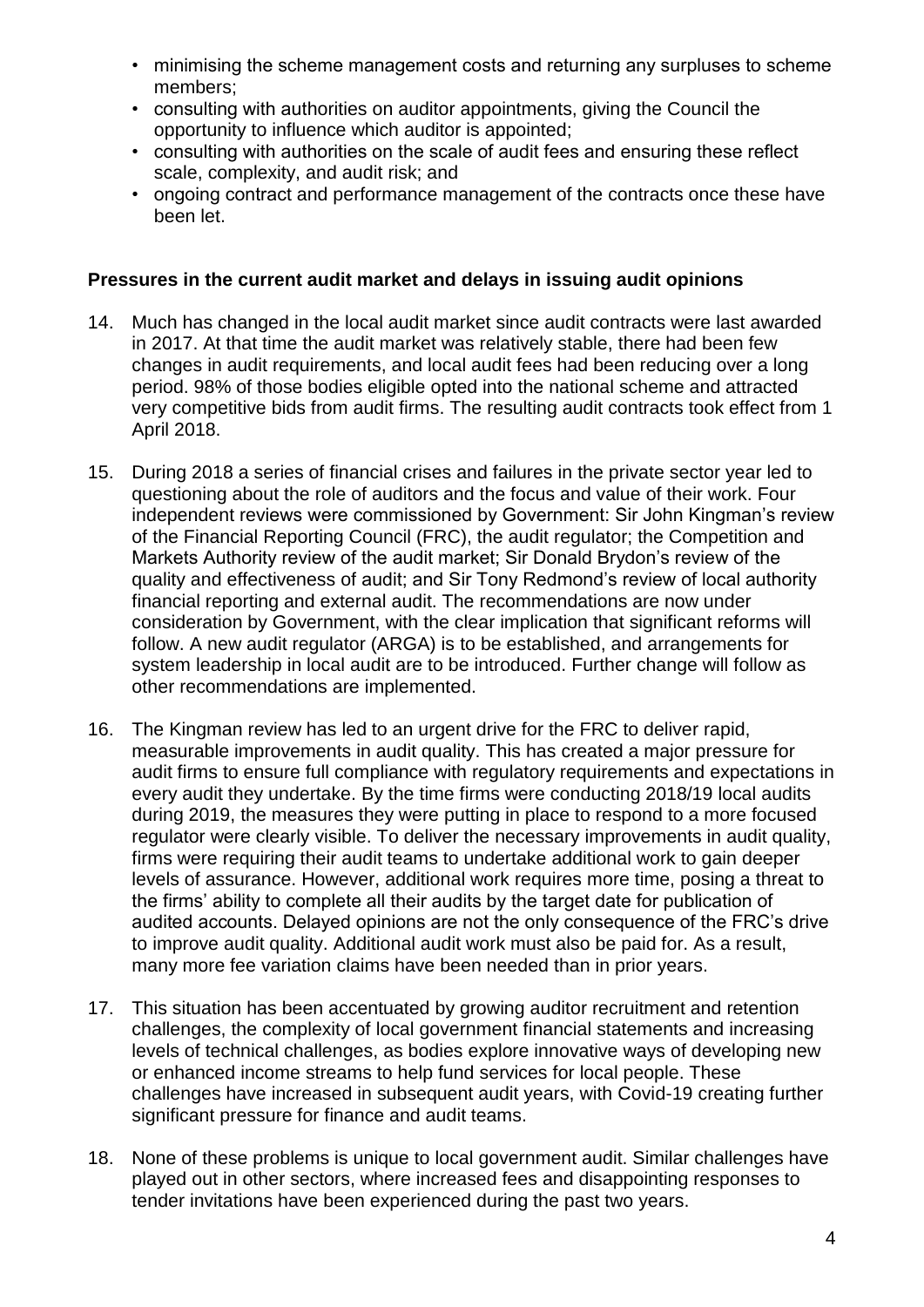## **The Invitation**

19. PSAA is now inviting the Council to opt in for the second appointing period for the National Scheme, from 2023/24 to 2027/28, along with all other eligible authorities. Based on the level of opt-ins it will then enter into contracts with appropriately qualified audit firms and appoint a suitable firm to be the Council's auditor.

## **The next audit procurement**

- 20. The prices submitted by bidders through the procurement will be the key determinant of the value of audit fees paid by opted-in bodies. PSAA will:
	- seek to encourage realistic fee levels and to benefit from the economies of scale associated with procuring on behalf of a significant number of bodies;
	- continue to pool scheme costs and charge fees to opted-in bodies in accordance with the published fee scale as amended following consultations with scheme members and other interested parties (pooling means that everyone within the scheme will benefit from the prices secured via a competitive procurement process – a key part of the national collective scheme);
	- continue to minimise its own costs, around 4% of scheme costs, and as a not-forprofit company will return any surplus funds to scheme members;
	- PSAA will seek to encourage market sustainability in its procurement. Firms will be able to bid for a variety of differently sized contracts so that they can match their available resources and risk appetite to the contract for which they bid. They will be required to meet appropriate quality standards and to reflect realistic market prices in their tenders, informed by the scale fees and the supporting information provided about each audit. Where regulatory changes are in process which affect the amount of audit work suppliers must undertake, firms will be informed as to which developments should be priced into their bids.
- 21. The scope of a local audit is currently fixed. It is determined by the Code of Audit Practice (currently published by the National Audit Office), the format of the financial statements (specified by the Local Authority Accounting Code of Practice from CIPFA) and the application of auditing standards regulated by the FRC. These factors apply to all local audits irrespective of whether an eligible body decides to opt into PSAA's national scheme or chooses to make its own separate arrangements. The requirements are mandatory; they shape the work auditors undertaken and have a bearing on the actual fees required.
- 22. The current base fee for the external audit contract set by PSAA in late 2017 for the five year contract was £88,758. However, Executive may be aware that the fees charged over the contract have been higher than this due to the additional work mentioned above on corporate governance failures, plus specific issues at Middlesbrough on the financial statements work or the value for money assessment. The total fee chargeable for 2019/20 and 2020/21 being almost two to three times higher than the base amount for both the Council and Teesside Pension Fund's accounts.
- 23. There are currently nine audit providers eligible to audit local authorities and other relevant bodies under local audit legislation. This means that a local procurement exercise would seek tenders from the same firms as the national procurement exercise, subject to the need to manage any local independence issues. Local firms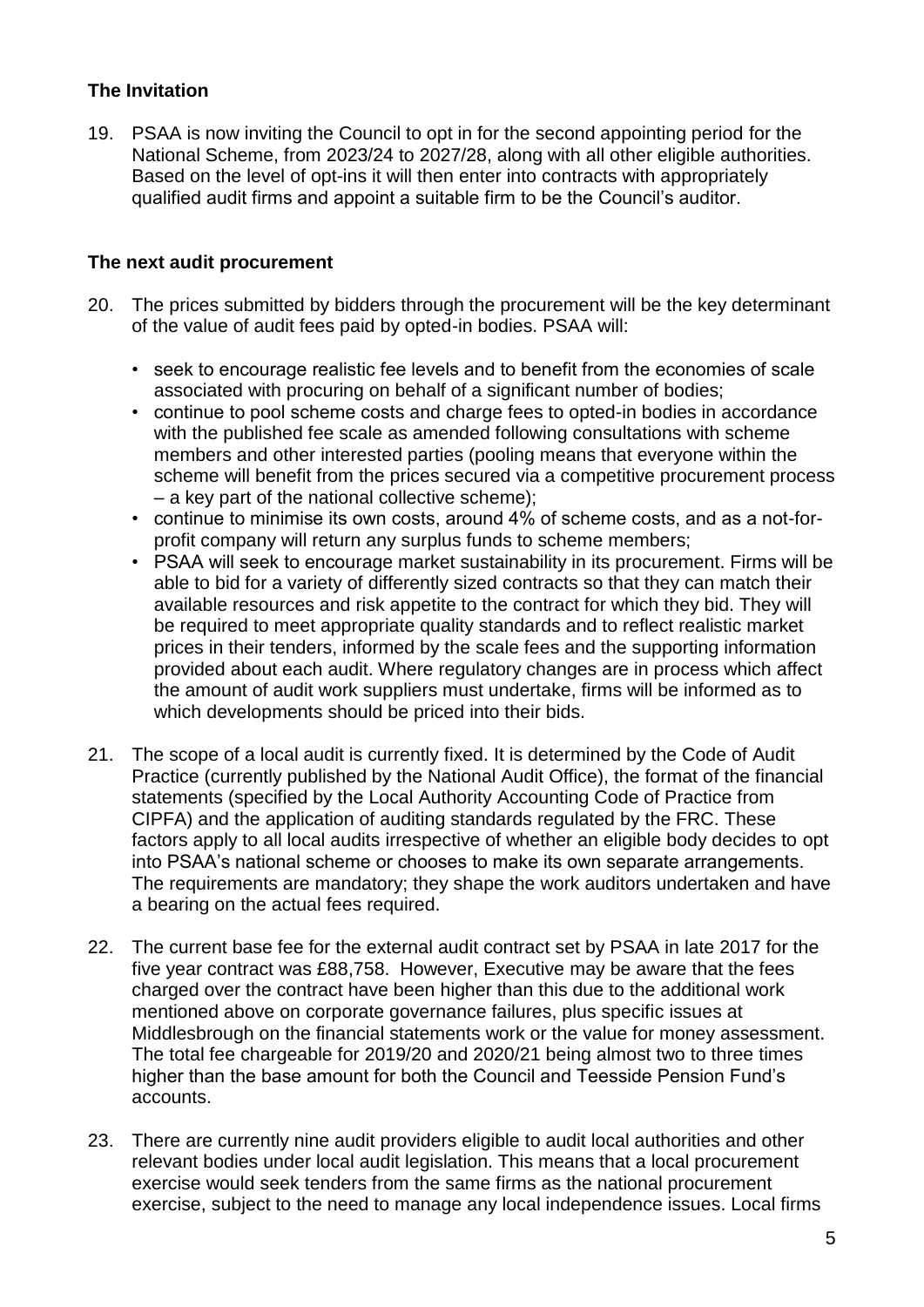cannot be invited to bid. Local procurements must deliver the same audit scope and requirements as a national procurement, reflecting the auditor's statutory responsibilities.

## **Assessment of Options**

- 24. If the Council did not opt in to the national scheme, there would be a need to establish an independent auditor panel to make a stand-alone appointment. The auditor panel would need to be set up by the Council itself, and the members of the panel must be wholly or a majority of independent members as defined by the Act. Independent members for this purpose are independent appointees, excluding current and former elected members (or officers) and their close families and friends. This means that elected members will not have a majority input to assessing bids and choosing to which audit firm to award a contract for the Council external audit.
- 25. Alternatively, the Act enables the Council to join with other authorities to establish a joint auditor panel. Again, this will need to be constituted of wholly or a majority of independent appointees. Further legal advice would be required on the exact constitution of such a panel having regard to the obligations of each Council under the Act and the Council would need to liaise with other local authorities to assess the appetite for such an arrangement.
- 26. These would be more resource-intensive processes to implement for the council, and without the bulk buying power of the sector-led procurement would be likely to result in a more costly service. It would also be more difficult to manage quality and independence requirements through a local appointment process. The council is unable to influence the scope of the audit and the regulatory regime inhibits the council's ability to affect quality.
- 27. The Council and its auditor panel would need to maintain ongoing oversight of the contract. Local contract management cannot, however, influence the scope or delivery of an audit.
- 28. The national offer provides the appointment of an independent auditor with limited administrative cost to the council. By joining the scheme, the council would be acting with other councils to optimise the opportunity to influence the market that a national procurement provides.

## **The Way Forward**

- 29. Regulation 19 of the Local Audit (Appointing Person) Regulations 2015 requires that a decision to opt in to the national appointment scheme must be made by a meeting of the Council. The Council then needs to respond formally to PSAA's invitation in the form specified by PSAA by the close of the opt-in period (11 March 2022).
- 30. PSAA will commence their formal procurement process in early February 2022. It expects to award contracts in August 2022 and will then consult with authorities on the appointment of auditors so that it can make appointments by the statutory deadline of 31 December 2022.
- 31. If the Council want to opt-in, a decision will need to be made by full Council before 11<sup>th</sup> March 2022 so that a formal reply can be provided by the Director of Finance.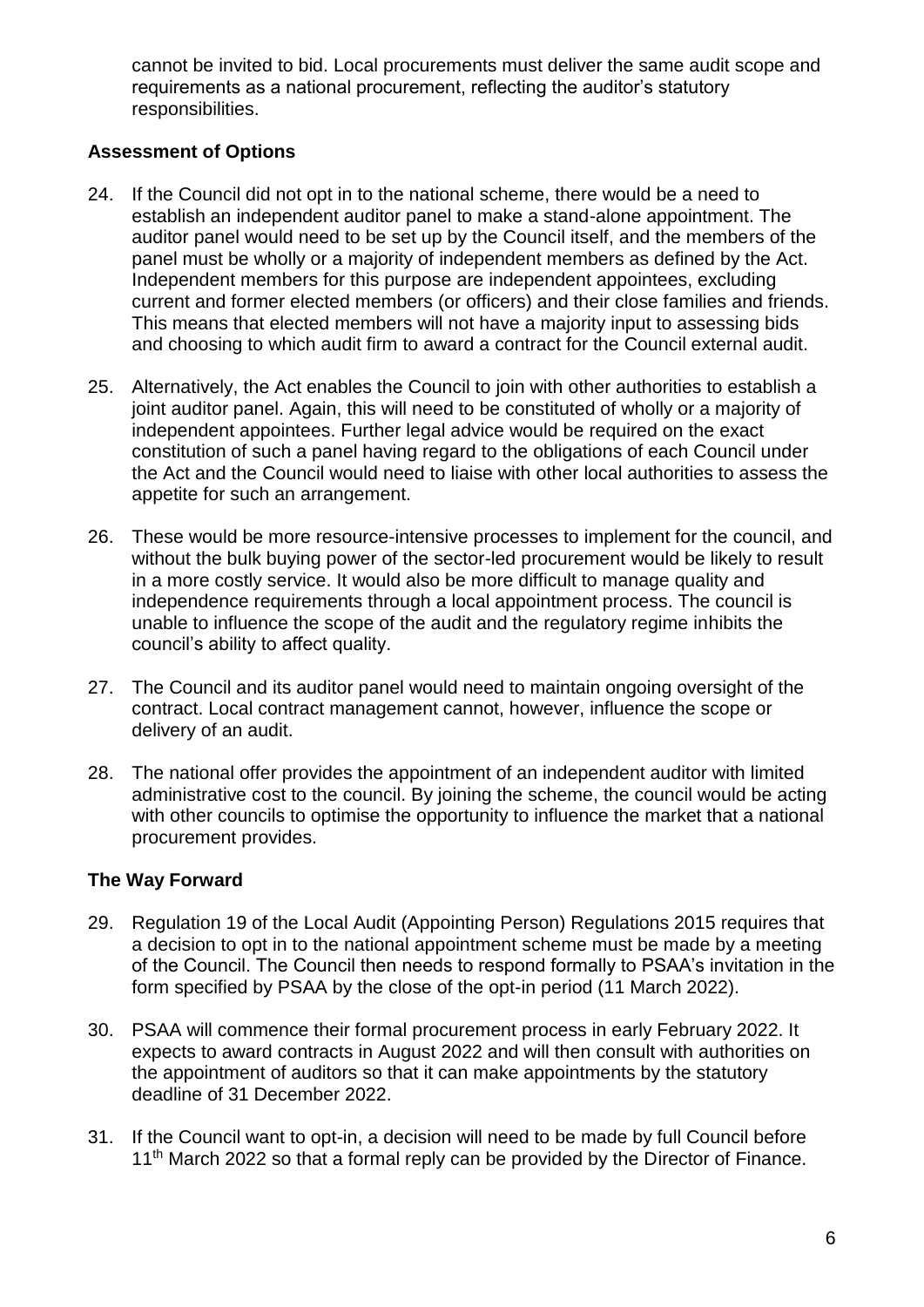32. This report was discussed previously at Corporate Affairs and Audit Committee on 8<sup>th</sup> December 2021 given their responsibility for the external audit function under the Constitution. There was broad support from Members to participate in the PSAA national appointments scheme. It was also endorsed by Executive at their meeting on 14<sup>th</sup> February 2022.

## **What decision(s) are being asked for?**

33. That Council approves participation in the National Appointments Scheme for the procurement and selection of external auditors from 1st April 2023.

## **Why is this being recommended?**

- 34. The scheme delivered by PSAA is the most effective and efficient way of delivering local audit services to the Council, and to the appropriate level of quality required by the National Audit Office and the Financial Reporting Council, for the next five years from 1st April 2023.
- 35. Once the decision has been made, the Director of Finance will notify PSAA of the Council's participation in the Scheme.

## **Other potential decisions and why these have not been recommended**

36. The other potential decisions are outlined in the 'assessment of options' section within the report with pros and cons highlighted of all three options. The opt-in to the National Auditor Appointments scheme has a number of significant benefits, as against establishing a local or joint audit panel.

## **Impact(s) of recommended decision(s)**

37. The recommended decision will ensure that the Council complies with the requirement to have an external auditor in place prior to the relevant financial year. To an extent, this is about ensuring service continuity as opposed to any level of change in relation to the new contract.

## *Legal*

- 38. Section 7 of the Local Audit and Accountability Act 2014 requires a relevant Council to appoint a local auditor to audit its accounts for a financial year not later than 31 December in the preceding year.
- 39. Section 8 governs the procedure for their appointment including that the Council must consult and take account of the advice of its auditor panel on the selection and appointment of a local auditor. Section 8 provides that where a relevant Council is a local Council operating executive arrangements, the function of appointing a local auditor to audit its accounts is not the responsibility of an executive of the Council under those arrangements.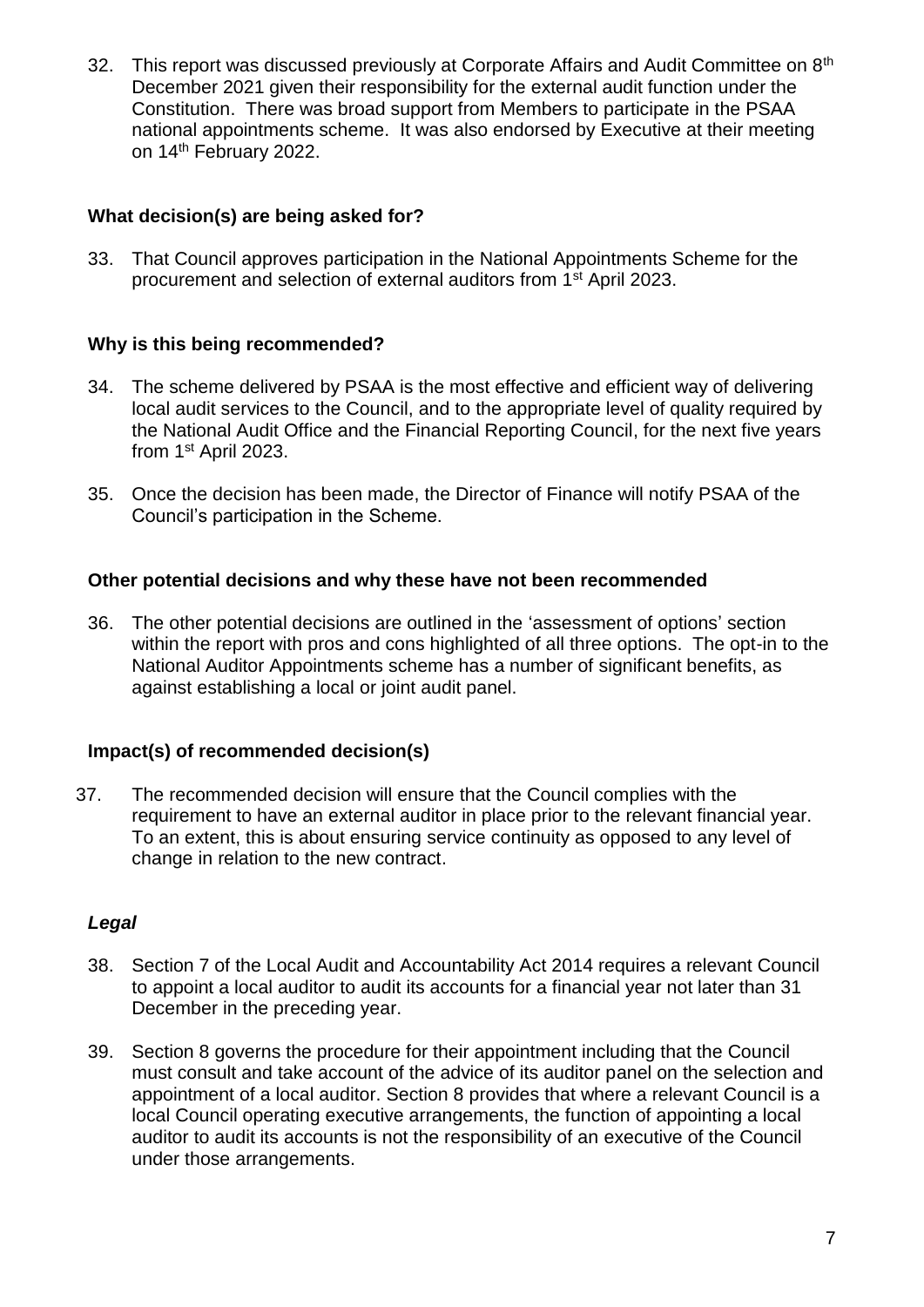- 40. Section 12 makes provision for the failure to appoint a local auditor. The Council must immediately inform the Secretary of State, who may direct the Council to appoint the auditor named in the direction or appoint a local auditor on behalf of the Council.
- 41. Section 17 gives the Secretary of State the power to make regulations in relation to an 'appointing person' specified by the Secretary of State. This power has been exercised in the Local Audit (Appointing Person) Regulations 2015 (SI 192) and this gives the Secretary of State the ability to enable a sector-led body to become the appointing person. In July 2016 the Secretary of State specified PSAA as the appointing person.

# *Financial*

- 42. There is a risk that existing external audit fee levels could increase when the current contracts end. It is clear that the scope of audit has increased, requiring more audit work.
- 43. There are also concerns about capacity and sustainability in the local audit market. Opting into a national scheme provides maximum opportunity to ensure fees are as realistic as possible, while ensuring the quality of audit is maintained, by entering into a large-scale collective procurement arrangement.
- 44. If the national scheme is not used some additional resource may be needed to establish an auditor panel and conduct a local procurement. Until a procurement exercise is completed, it is not possible to state what, if any, additional resource may be required for audit fees from 2023/24.

## *Policy Framework*

45. There are no direct implications on the policy framework of the Council.

## *Equality and Diversity*

46. There are no implications in these areas because of this report.

## *Risk*

- 47. The principal risks are that the Council;
	- fails to appoint an auditor in accordance with the requirements and timing specified in local audit legislation; or
	- does not achieve value for money in the appointment process.

By selecting a way forward, the Council will mitigate the risk of not having an external auditor in place when the current contract expires at the end of March 2023.